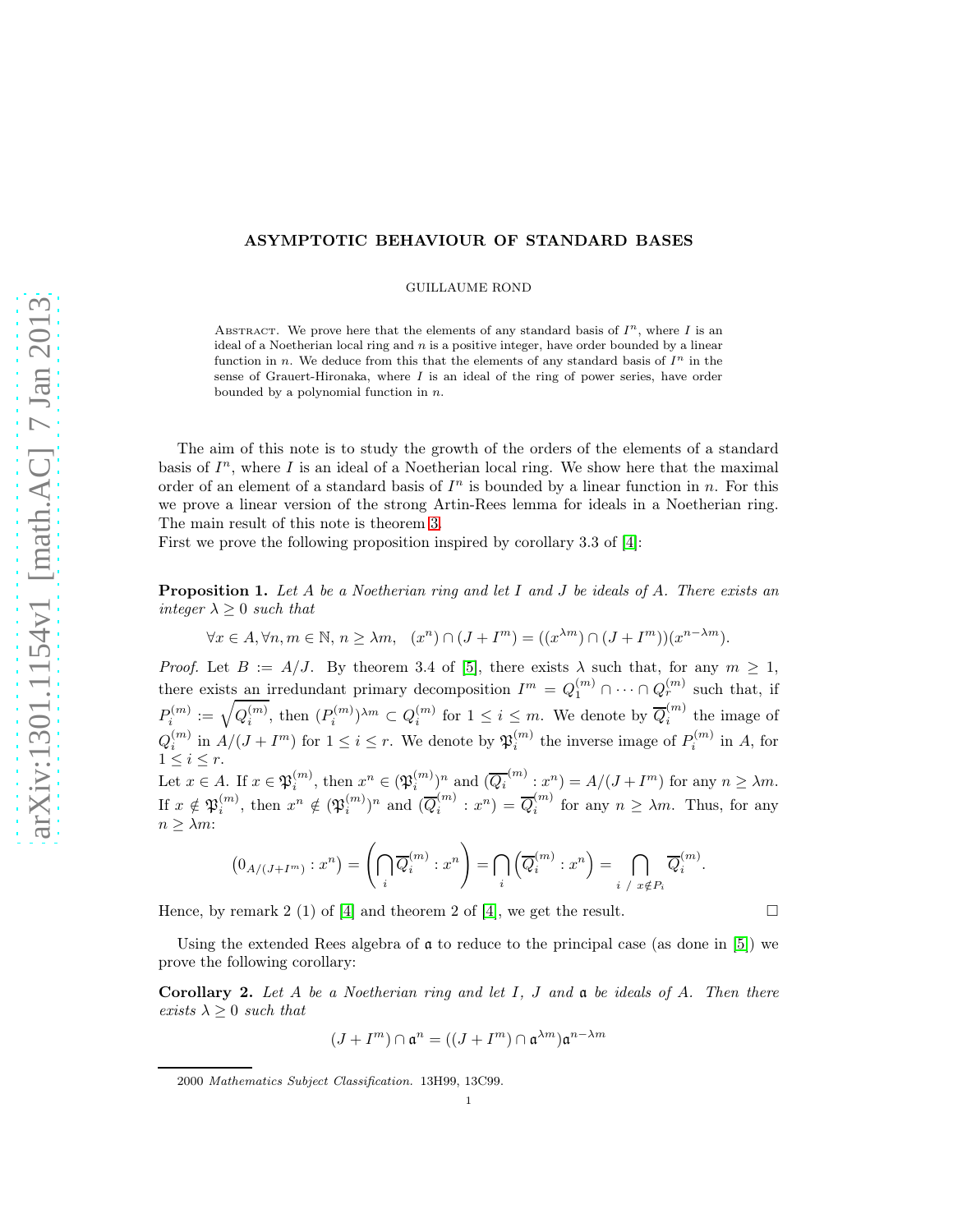## 2 GUILLAUME ROND

*Proof.* Let  $B := A[\mathfrak{a}t, t^{-1}]$ . Then  $t^{-n}B \cap A = \mathfrak{a}^n$ . By proposition [1,](#page-0-0) there exists  $\lambda \geq 1$  such that for any  $n, m \in \mathbb{N}, n \geq \lambda m$ ,  $(t^{-n}) \cap (J + I^m) = ((t^{-\lambda m}) \cap (J + I^m)) (t^{-(n-\lambda m)})$ . We have

$$
(J+I^m)\cap \mathfrak{a}^n=((t^{-m})\cap (J+I^m)B)\cap A=\left(((t^{-\lambda m})\cap (J+I^m))(t^{-(n-\lambda m)})\right)\cap A.
$$

Thus  $(J + I^m) \cap \mathfrak{a}^n \subset ((J + I^m) \cap \mathfrak{a}^{\lambda m}) \mathfrak{a}^{n-\lambda m}$ . The reverse inclusion is clear.

Let  $(A, \mathfrak{m})$  be a Noetherian local ring and I be an ideal of A. Let us denote by  $G(A/I)$  the associated graded ring of  $A/I$  with respect to m. Then  $G(A/I) = G(A)/I^*$  where  $I^* \subset G(A)$ is the graded ideal of  $G(A)$  generated by the elements  $f^*$  with  $f \in I$ , where  $f^*$  is the leading form of f: if  $\mathrm{ord}(f) := \sup\{k, f \in \mathfrak{m}^k\} = d$ , then  $f^* = f + \mathfrak{m}^{d+1}$ . Finally  $f_1, ..., f_p$  form a (minimal) standard basis of I if  $f_1^*,..., f_p^*$  form a (minimal) generating set of  $I^*$ . It is clear that  $(I^*)^n$  is included in  $(I^n)^*$ , but both ideals are not equal in general. For example, if  $I = (x^2, y^3 - xy) \subset \mathbb{k}[[x, y]]$  where k is a field, then  $(I^n)^* = ((xy, x^2)^n, \{x^i y^{4n-3i+1}\}_{0 \le i \le n-1}),$ hence  $y^{4n+1} \in (I^n)^* \setminus (I^*)^n$  [\[2\]](#page-2-2). Nevertheless we have the following theorem, whose proof is inspired by the link made in [\[1\]](#page-2-3) between the Artin-Rees lemma and the orders of the elements of a standard basis, with respect to a monomial order, of an ideal in the ring of formal power series over a field (see also [\[6\]](#page-2-4)):

<span id="page-1-0"></span>**Theorem** 3. Let I be an ideal of a Noetherian local ring  $(A, \mathfrak{m})$ . Then there exists an integer  $\lambda \geq 0$  such that for any integer  $n \geq 0$  and any minimal standard basis  $f_1, ..., f_{p_n}$  of  $I^n$  we have ord $(f_i) \leq \lambda n$  for  $1 \leq i \leq p_n$ .

*Proof.* The canonical morphism  $A \longrightarrow \hat{A}$  is injective and  $G(A/I) = G(\widehat{A/I})$ . Thus we may assume that A is complete. Then A is of the form  $B/J$  where B is a regular local ring and  $J$  is an ideal of  $B$ . Hence we may assume that  $A$  is a regular local ring,  $I$  and  $J$  are ideals of A, and we need to prove that there exists  $\lambda \geq 0$  such that for any minimal standard basis  $f_1, ..., f_{p_n}$  of  $J + I^n$  we have  $\text{ord}(f_i) \leq \lambda n$  for  $1 \leq i \leq p_n$ .

Let us assume that  $I + J \neq (0)$ . Let  $n \in \mathbb{N}^*$  and let  $f_1, ..., f_{p_n} \in J + I^n$  such that  $f_1^*, ..., f_{p_n}^*$ form a minimal generating set of  $(J + I<sup>n</sup>)<sup>*</sup>$  (in particular  $(f_1, ..., f_{p_n}) = J + I<sup>n</sup>$ ). Let us denote by  $r_i$  the integer ord $(f_i)$ ,  $1 \leq i \leq p_n$  and let us assume that  $r_1 \leq r_2 \leq \cdots \leq r_{p_n}$ . Let  $\lambda \geq 0$  satisfying corollary [2](#page-0-1) with  $\mathfrak{a} = \mathfrak{m}$ . Let  $q \geq 0$  such that  $r_i \leq \lambda n$  for  $i \leq q$  and  $r_i > \lambda n$  for  $i > q$ . It is enough to show that  $q = p_n$ . Let us assume that  $q < p_n$ . If  $q = 0$ , then  $f_i \in (J + I^n) \cap \mathfrak{m}^{r_i} = ((J + I^n) \cap \mathfrak{m}^{\lambda n}) \mathfrak{m}^{r_i - \lambda n} \subset (J + I^n) \mathfrak{m}, 1 \le i \le p_n$ . Hence  $(J + I^n) = \mathfrak{m}(J + I^n)$ , and  $(J + I^n) = (0)$  by Nakayama, which is a contradiction. Thus  $q \ge 1$ . For  $i > q$  we have  $f_i \in (J + I<sup>n</sup>) \cap \mathfrak{m}^{r_i} = ((J + I<sup>n</sup>) \cap \mathfrak{m}^{\lambda n}) \mathfrak{m}^{r_i - \lambda n}$ . Thus, for  $q + 1 \leq i \leq p_n$ ,  $f_i = \sum_k \varepsilon_{i,k} g_{i,k}$  with  $g_{i,k} \in (J + I<sup>n</sup>) \cap \mathfrak{m}^{\lambda n}$   $\varepsilon_{i,k} \in \mathfrak{m}^{r_i - \lambda n}$ , for  $q < i \leq p_n$  and any k. Hence  $f_i = \sum_{k} \varepsilon_{i,k} \left( \sum_{1 \leq l \leq p_n} \eta_{i,k,l} f_l \right)$  with  $\eta_{i,k,l} \in \mathfrak{m}^{\lambda n - r_l}$ , for any  $i, k, l$  (because  $f_1^*,..., f_{p_n}^*$  generate  $(J+I^n)^*$  and  $G(A)$  is an integral domain). Thus, for  $q < i \leq p_n$ ,

$$
f_i = (1 - \sum_k \varepsilon_{i,k} \eta_{i,k,i})^{-1} \sum_k \varepsilon_{i,k} \left( \sum_{l \neq i} \eta_{i,k,l} f_l \right).
$$

Then  $f_i \in \sum_{l \neq i} f_l \mathfrak{m}^{r_i - r_l}$  for  $q + 1 \leq i \leq p_n$ . By Gaussian elimination we see that

$$
f_i \in \sum_{l < i} f_l \mathfrak{m}^{r_i - r_l} \text{ for } q + 1 \le i \le p_n.
$$

This means that  $f_i^* \in (f_1^*,...,f_{i-1}^*)G(A)$  which contradicts the fact that  $f_1^*,...,f_{p_n}^*$  form a minimal generating set of  $(J + I^n)^*$ . The contract of the contract of  $\Gamma$  is the contract of  $\Gamma$